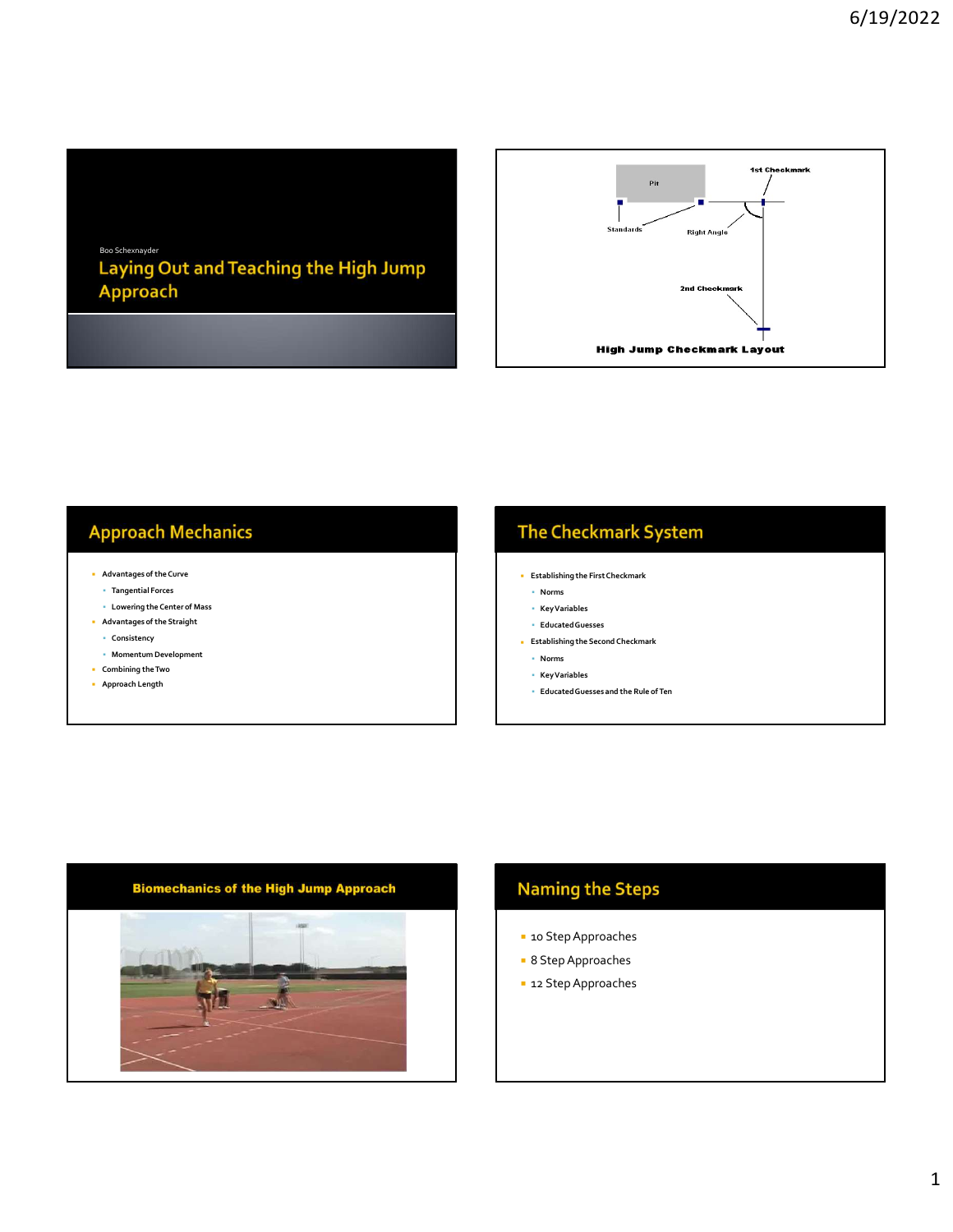



### **The Checkmark System**

- **Figuring the Approach**
- **Establishing the First Checkmark**
- **Placement on the Line**
- **Step Counting**
- Adjustment





## The Checkmark System

- Establishing the Right Angle
- The Right Triangle
- $\blacksquare$  The  $3:4:5$  Ratio
	- 9, 12, 15 (9, 21, 36)
- 12, 16, 20 (12, 28, 48)
- 15, 20, 25 (15, 35, 60)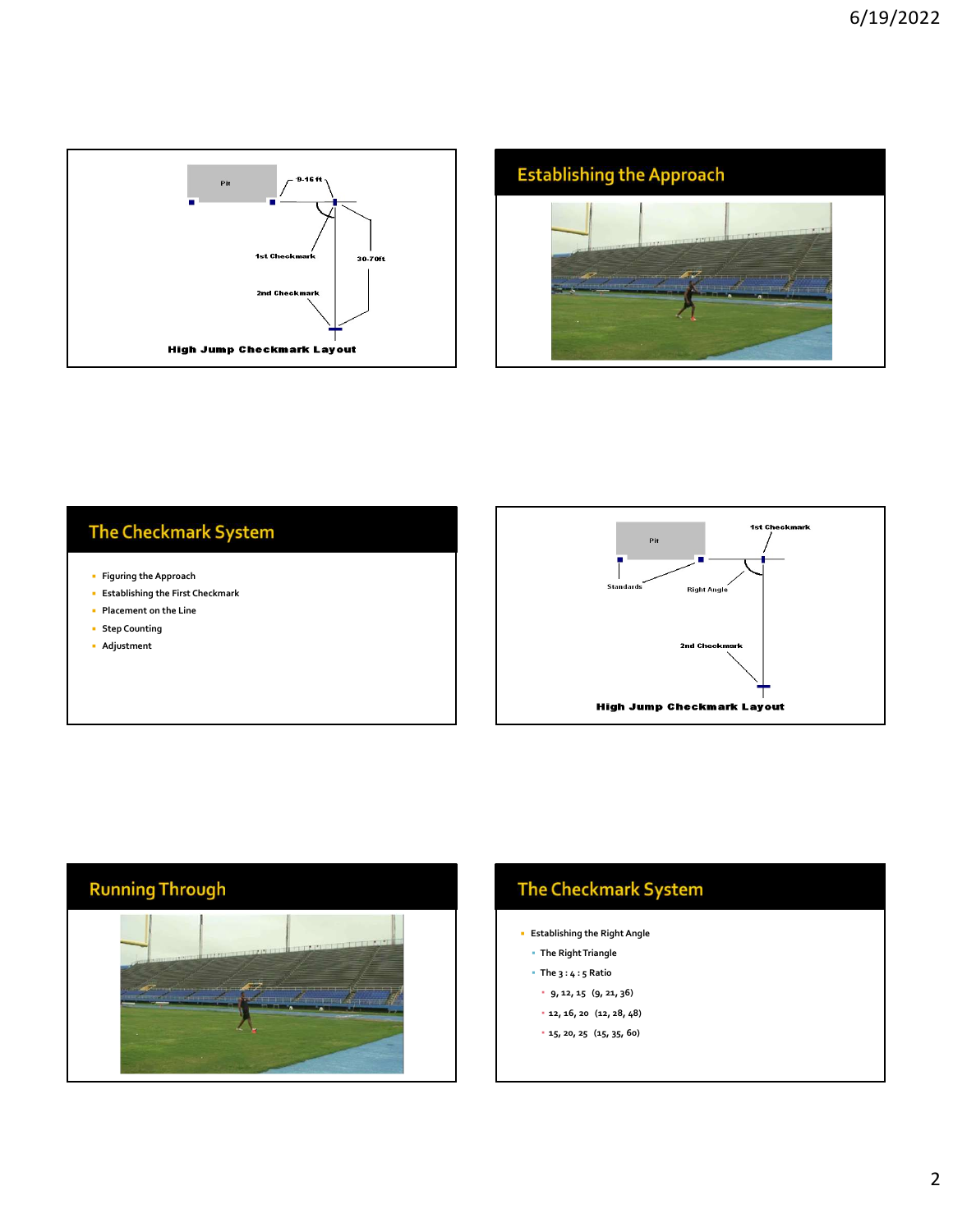| <b>Triangulation Example</b><br>Using a 12-16-20 Triangle |                       |  |
|-----------------------------------------------------------|-----------------------|--|
|                                                           | Pit<br>п              |  |
|                                                           |                       |  |
|                                                           | $\sim$<br>The Control |  |









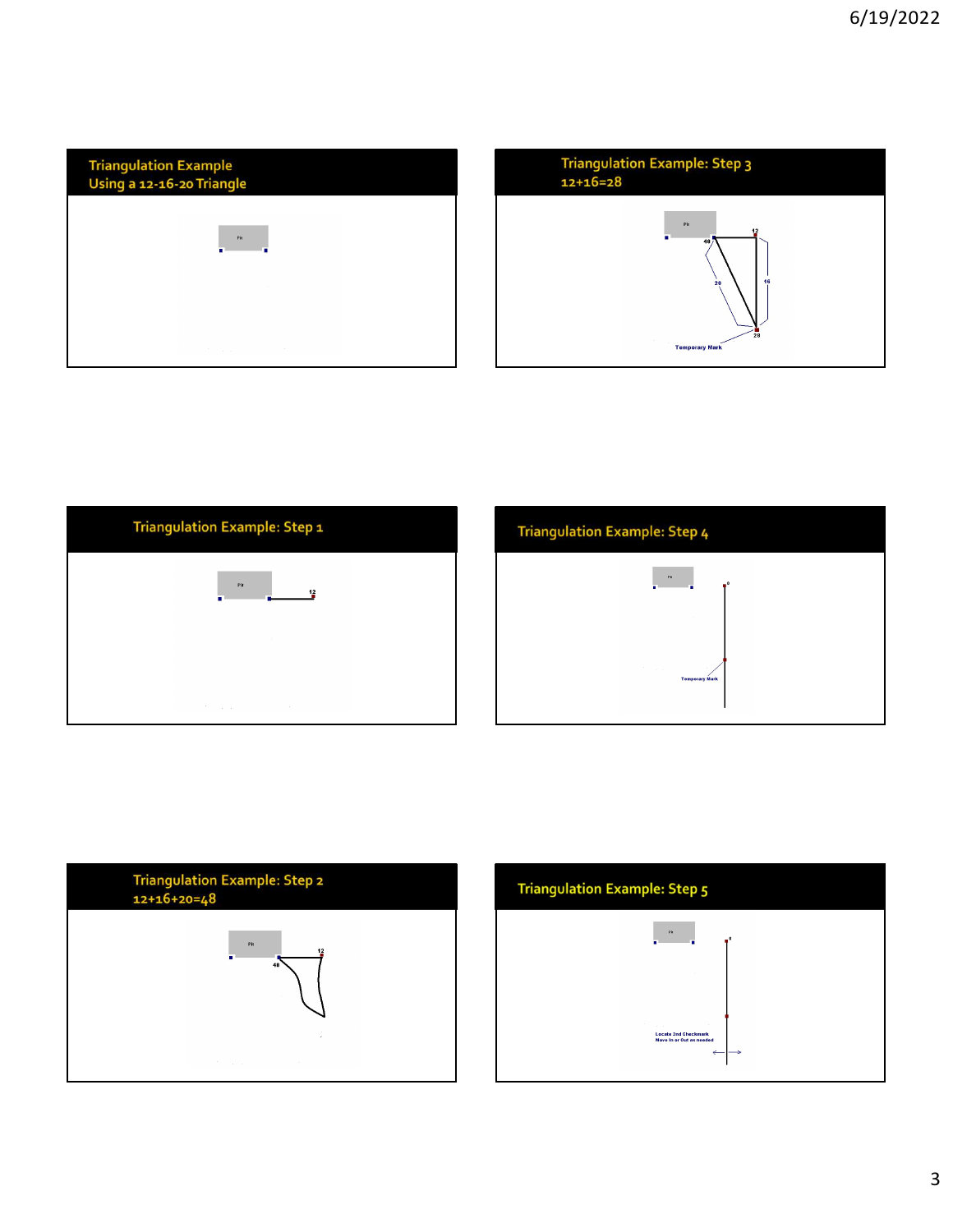





#### Teaching the Approach

- **Teaching the Curve** 
	- Outward Pressure and Body Lean
	- Shoulder Alignment
	- Foot Placement and Alignment

- Teaching the Drive Phase
	- Momentum Development
	- Establishing Posture
	- Length
	- **Distribution**

# Teaching the Approach **The High Jump Approach** 上图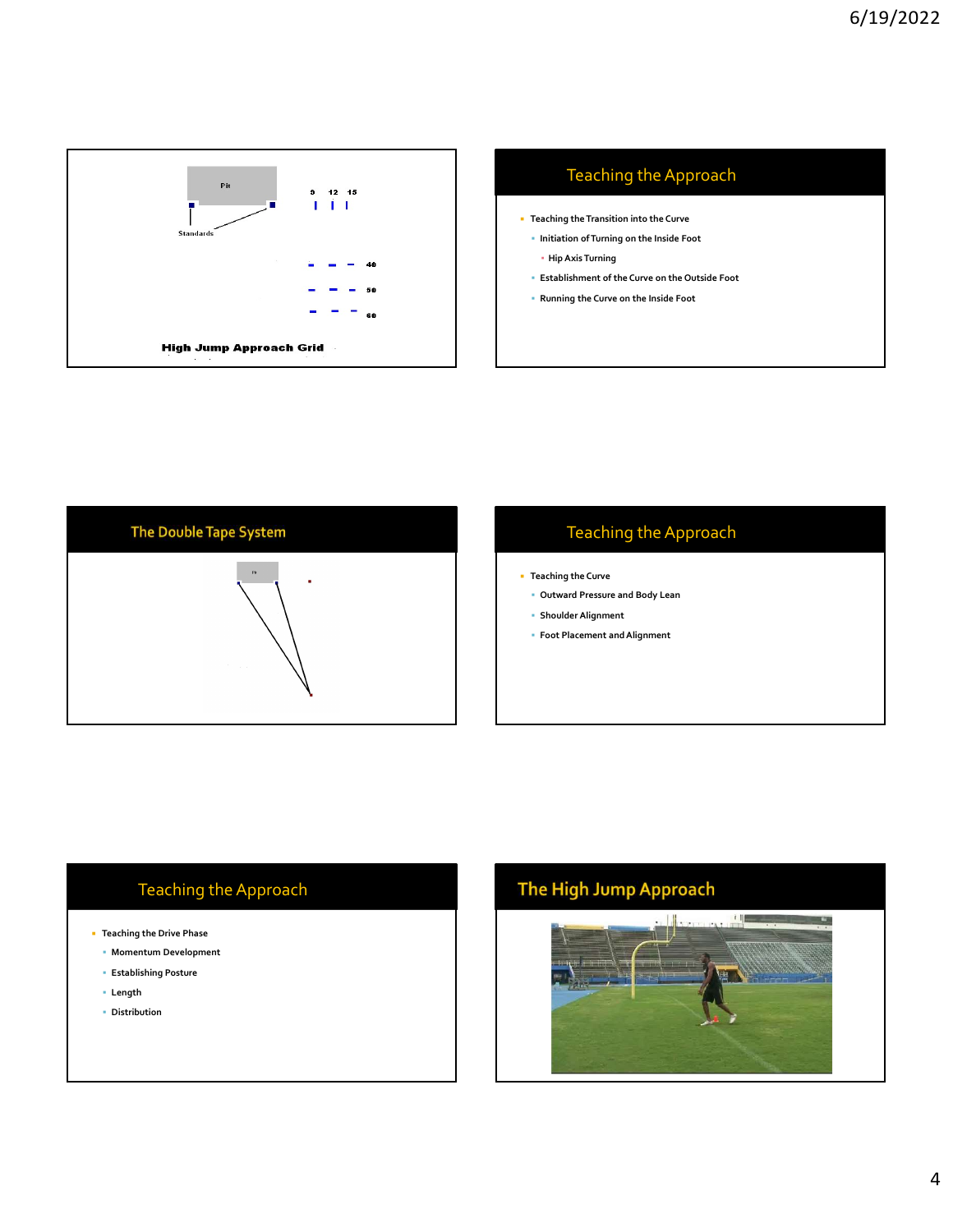#### Teaching the Approach

- Teaching the Initiation and Curve
	- Serpentine Runs
	- Semicircle Runs
	- Takeoff Drills on the Semicircle
	- Skips for Height
	- Skips for Distance
	- Repetitive Takeoffs